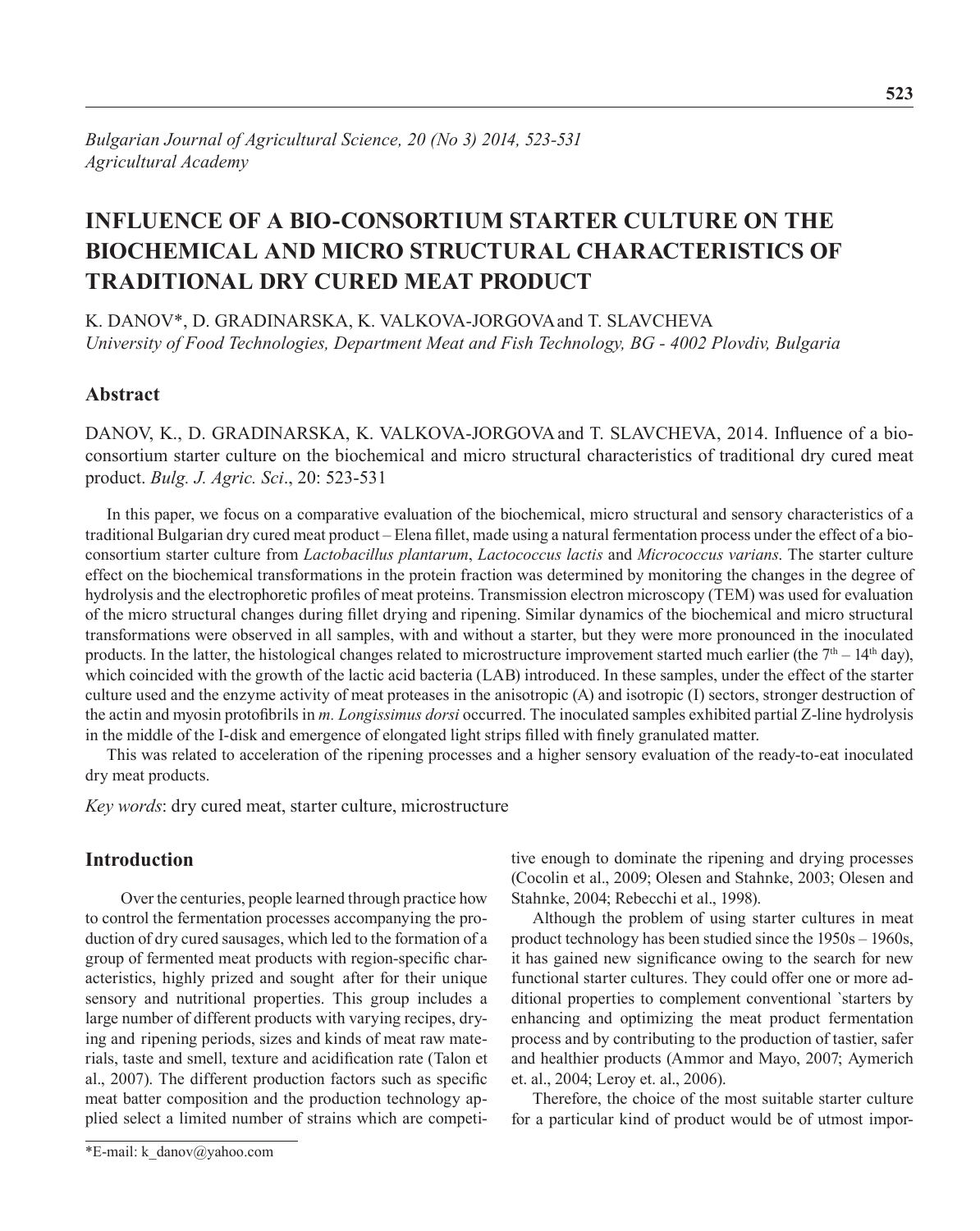tance in order to preserve the specific sensory characteristics of traditional dry cured meat products and expand the market by introducing new kinds of products. An essential factor in the selection of a suitable starter culture is the evaluation of its adaptive capacity in the micro ecosystem of meat raw materials and its participation in the fermentation processes during the carbohydrate, protein and lipid transformation throughout ripening and drying.

This paper studies the effect of a bio-consortium starter culture on the biochemical, microbiological and micro structural changes with a view to improving the quality of Elena fillet – a traditional Bulgarian dry cured meat product.

### **Materials and Methods**

#### *Starter culture formulation and dry cured Elena fillet manufacture*

Lactina Ltd. Bankya, Bulgaria, produced the bio-consortium starter culture. It was selected on the basis of the biochemical properties of strains in order to provide certain technological advantages, and was composed of a combination of the following bacterial species: *Lactobacillus plantarum:Micrococcus varians:Lactococcus lactis* = 1:1:1. The lyophilised starter culture contained at least  $10^{12}$  live cells per gram.

For evaluating the effect of the above starter culture on the biochemical and micro structural characteristics of traditional Bulgarian dry cured Elena fillets, two samples were prepared: a test sample (МТ2) to which the respective starter culture was added, and a naturally fermenting sample used as control (С).

The above products were prepared using skinned pork sides of the Bulgarian White Swine breed, with average live weight of 90 kg. After cooling at  $0 - 4$ °C for 48 hours, *m*. *Longissimus dorsi* was separated. Following the removal of fat and fascia, the pork tenderloin was cut into 500 g pieces and salted using a saline solution in 16° Ве concentration. The starter culture was added to the salting solution in an amount providing 106 cells/g raw meats. The salting was conducted at  $4^\circ$  ÷ 6°C for 48 hours. After salting, the test and control samples were drained in a drying chamber in two stages: at a temperature of  $18 \pm 1^{\circ}$ C and  $90 \div 85\%$  relative humidity for 48 hours, and at a temperature of  $15 \pm 1^{\circ}\text{C}$  and  $85 \div 80\%$  relative humidity for 24 hours. The drying was performed at 12  $\div$  14°C and relative humidity of 80  $\div$  75% for 16 days until the water content reached 550 g.kg<sup>-1</sup> meat product.

The effect of the bio-consortium starter culture on the microbiological, physicochemical, biochemical and microstructural changes in the Elena fillets studied was evaluated by performing tests on the raw material, then after salting and draining (on the  $5<sup>th</sup>$  day), during drying (on the  $7<sup>th</sup>$  and 14<sup>th</sup> day), and on the final products (on the 21<sup>st</sup> day). On the 21<sup>st</sup> day of their manufacture, the final products were rolled into a homogenised mixture of spices (savory and black pepper) and vacuum-packed. The storage proceeded under refrigeration conditions until the  $28<sup>th</sup>$  day, when microbiological and physicochemical analyses were made again.

#### *Microbiological analysis*

Three replications for each sample were studied on the 5<sup>th</sup>, 7<sup>th</sup>, 14<sup>th</sup>, 21<sup>st</sup> and 49<sup>th</sup> day. The samples were prepared by transferring 25 g of each sample into a sterile stomacher bag, then adding 225 ml of diluent (physiological saline: 8 g/1L NaCl) to it, and homogenising it in a Stomacher for 2 minutes. The subsequent tenfold dilutions with the same diluent were prepared and the further analyses were performed with double replication for the following microbiological indices: the total number was enumerated on PCA after 48 h at 30ºС, the lactic acid bacteria were enumerated on MRS Agar (НiMedia) after 48 h at 37ºC, the Micrococcaceae – on Mannitol Salt Agar (MSA, HiMedia) after 48 h at 37ºC, the Enterococci – on Esculin Azide Agar (HiMedia) after 48 h at 37°C ; the coliforms on HiCrome Coliform Agar w/SLS (HiMedia). After enumeration, the mean values and standard deviation were calculated.

#### *Physicochemical analysis*

The pH values were measured potentiometrically in a water extract of the sample 1:9 (w/v). Three independent measurements were made for each sample. Water activity  $(a<sub>m</sub>)$ was measured using a LabSwift-aw system (Novasina AG, Switzerland) at 25°C. To determine moisture, drying of a homogenous mixture of the samples at  $104 \pm 1$ °C was performed using an electronic moisture analyzer model KERN MLS-A (Kern & Sohn GmbH, Germany). The studies aimed at evaluation of the residual nitrite quantity were made using a М550 Double Beam Scanning UV/VIS spectrophotometer (Camspec Ltd, United Kingdom) according to BDS EN 12014-3. The colour characteristics of the cut surface of the tested samples were objectively determined using a Minolta ChromaMeter (model CR 410, Osaka, Japan) in the CIE Lab system, where L\* was brightness, a\* was the red colour component and b\* was the yellow colour component. The measurement was conducted using illuminant C and 2° standard observation angle. All measurements were taken five times in non-overlapping zones, and the mean values and standard deviation were calculated.

#### *Biochemical and microstructural analysis*

The proteolysis index (PI) was calculated as the ratio between NPN and TN multiplied by 100 (Latorre-Moratalla et. al., 2010). TN and NPN contents were determined by the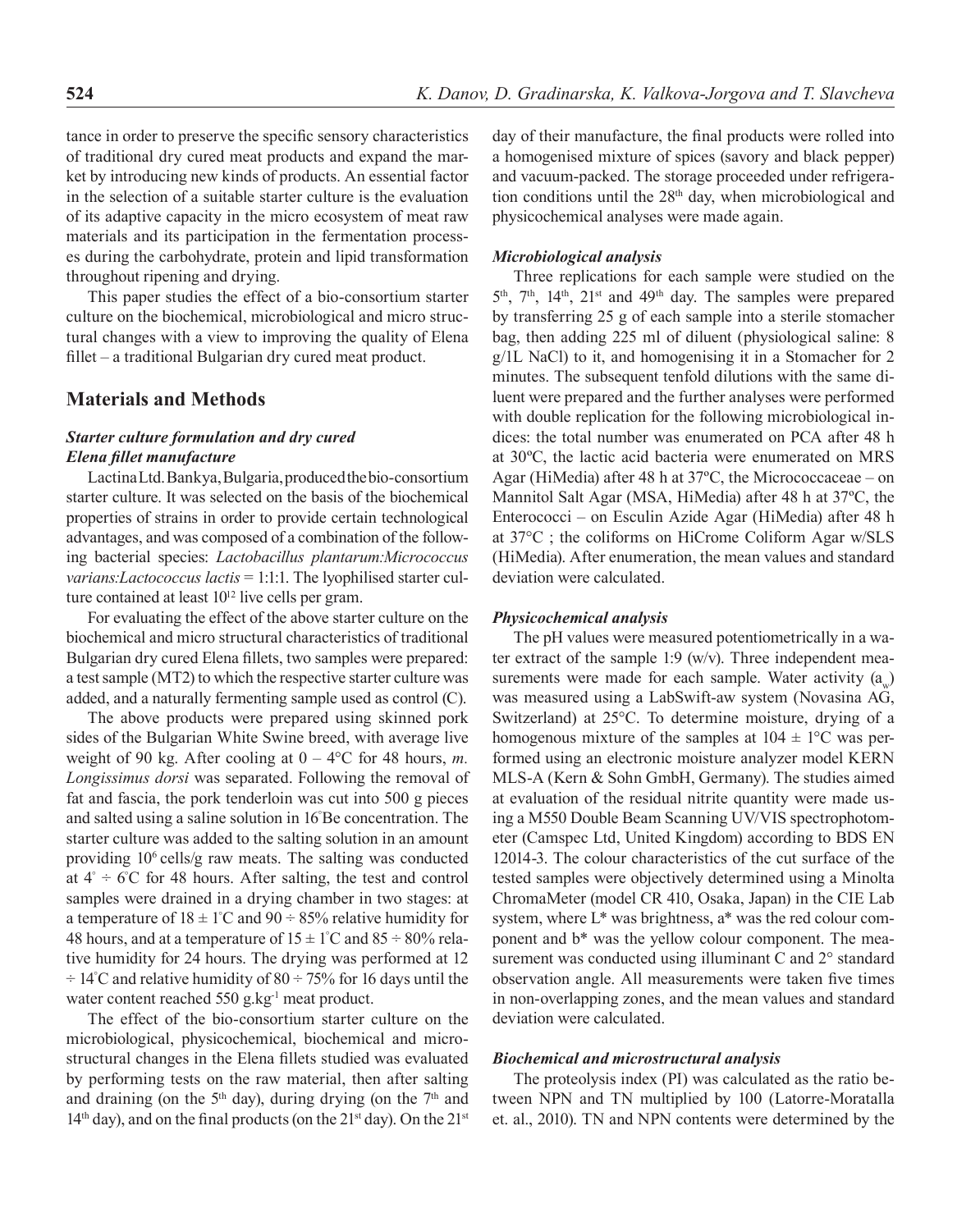Kjeldahl method (AOAC, 2005). The NPN fraction was previously extracted from the sample with 0.6 M perchloric acid (Diereck et. al., 1974).

Meat protein extraction was performed using a phosphate buffer with рН 7.3 and 0.55М ionic strength, and the protein concentration was determined according to the Lowry method as described by (Vasilev et. al., 2012). The proteins were analysed by SDS PAGE according to Laemmli (1970) on 12% polyacrylamide gel using the Cleaver (Scientific Ltd.,UK) electrophoresis equipment. The electrophoretograms were run with Precision Plus Protein Standards (Bio-Rad) of known molecular weight (10, 15, 20, 25, 37, 50, 75, 100, 150 and 250 kDa), and the gels were subsequently stained for 20 min in a 0.2% (w/v) solution of Coomassie brilliant blue R in ethanol:acetic acid (40:7) and then destained for 24 h in ethanol:acetic acid (10:7).

For the transmission electron microscopy (TEM) the samples were fixed in 5% glutaraldehyde in 0.1 M Millonig's phosphate buffer (pH 7.2), then post-fixation was applied in 2% osmium tetroxide 0.1 M Millonig's phosphate buffer (рН 7.2) for 2 hours. Dehydration followed in an ascending gradient of ethanol concentrations. After propylene oxide treatment, the material was included in durcupan, a resin of the water-soluble group. Ultrathin silver-colour cuts were stained with uranyl acetate and lead citrate according to Reynolds (1963). The observation was performed on a Jeol 1200 EX (Japan) transmission electron microscope at an accelerating voltage of 75 kV.

#### *Sensory analysis*

The sensory evaluation of the samples was made on the  $21<sup>st</sup>$  day. Non-trained panellists were recruited from the staff and students of the University of Food Technologies, Plovdiv, Bulgaria, selected based on previous experience in consum-

ing traditional dry cured Elena fillets. Furthermore, a preparatory session was held prior to testing, so that each panel could thoroughly discuss and clarify each attribute to be evaluated in fillets. The sensory analysis was performed along a hedonic scale. For each of the attributes evaluated, i.e. global appearance, colour, odour, ripened flavour, taste, sourness and texture, a scale of 1 to 5 was used, 1 being the dislike extremely, and 5 the like extremely evaluation of the respective attribute.

#### *Statistical analysis*

Two-way ANOVA analysis was performed to evaluate the effect of starter culture and time on physicochemical, biochemical and sensory characteristic. Fischer tests were performed to determine significant differences ( $p \le 0.05$ ). Stat-Plus 2009 software was used for statistical analysis.

## **Results and Discussion**

#### *Microbiological results*

The results obtained on the dynamics in microorganism development during the manufacture (up to the 21<sup>st</sup> day) and storage (up to the  $49<sup>th</sup>$  day) of the tested samples of Elena fillet dry cured meat products have been shown in (Figure 1). All tested dry cured fillets exhibited dominating presence of LAB and Micrococcaceae at the beginning of the salting and ripening process. In the MT2 samples, the LAB count was 2 log units higher compared to the control samples (C) as early as the  $7<sup>th</sup>$  day. The LAB count in the inoculated samples continued to increase during ripening and drying and remained significantly higher in the final products compared to the control samples:  $6.75 \log \text{c}$ fu.g<sup>-1</sup> and  $4.9 \log \text{c}$ fu.g<sup>-1</sup> respectively. This tendency was also observed during the refrigerated storage of the samples under vacuum.



**Fig. 1. Microbial growth during manufacturing process and storage of traditional Bulgarian dry cured Elena fillets: МТ2 - test sample; C - control sample**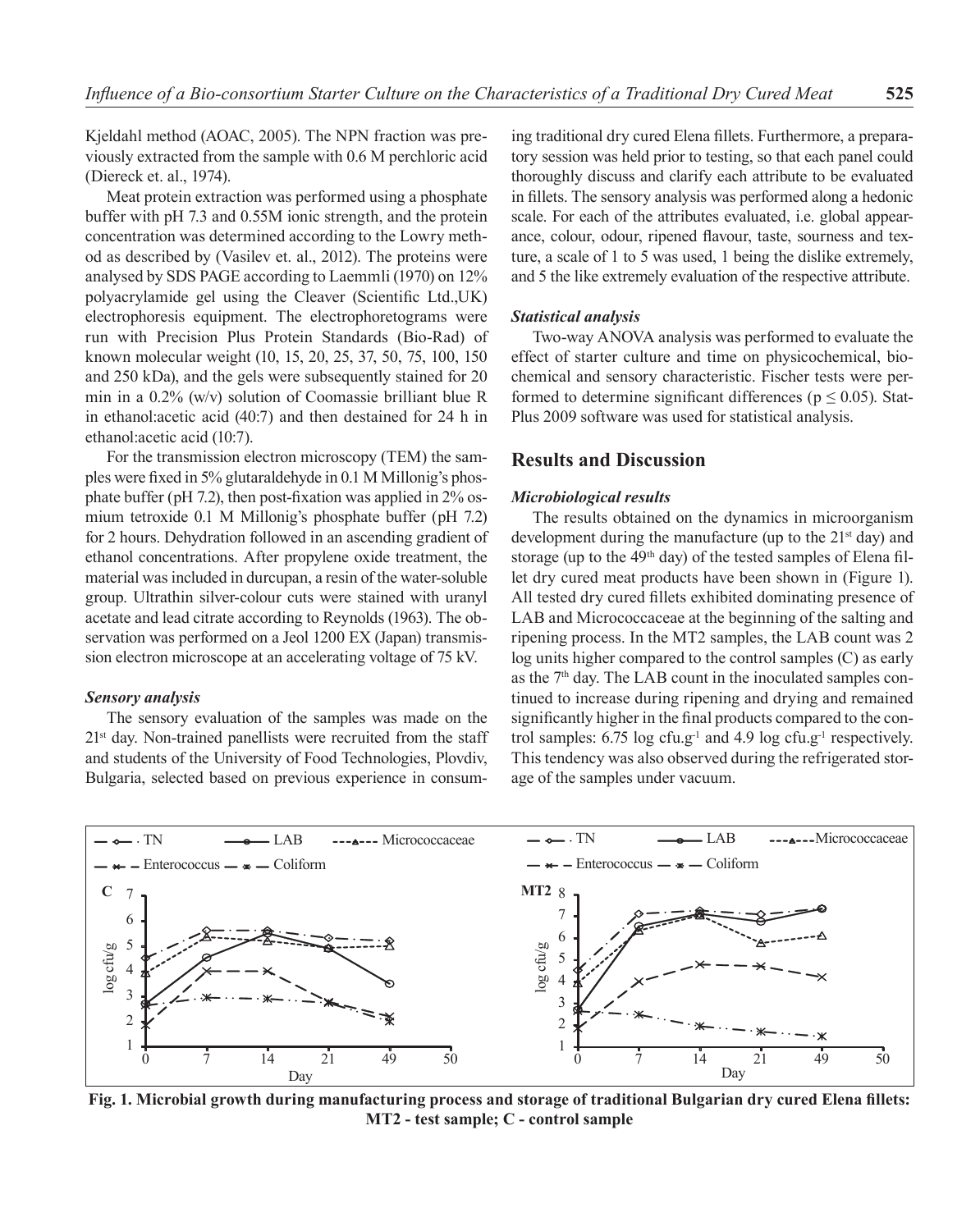The Micrococcaceae count in the control samples rose fast until the  $7<sup>th</sup>$  day, and then did not change significantly during the drying and storage of the dry cured fillets. Other authors as well (Casaburi et. al., 2007; Kaban, 2013) have reported similar results about the dynamics in Micrococcaceae growth. In the MT2 samples, there was also a tendency towards an increase in the Micrococcaceae count until a maximum was reached on the  $14<sup>th</sup>$  day (7.04 log cfu.g<sup>-1</sup>), then a decrease was observed. Nevertheless, the Micrococcaceae count in the inoculated samples throughout the manufacturing process was 1–2 log units higher compared to the C samples.

The higher LAB and Micrococcaceae count in the inoculated samples could probably be attributed to the better adaptability of the selected strains included in the starter culture composition to the meat batter.

The initial enterococci count of  $2 \log ctu.g^{-1}$  rose in both the MT2 and the control samples until the 14<sup>th</sup> day, and then decreased. Higher values of the enterococci count in the inoculated samples  $(4.2 \log c f u.g^{-1})$  were observed on the  $49<sup>th</sup>$ day. These results were inconsistent with the data reported by other authors (Casaburi et al., 2007). A possible reason for the higher enterococci count in the inoculated samples may be the fact that the *L. lactis* strain in the starter culture also forms a black precipitate upon Esculin Azide Agar, which hinders the correct enumeration of the enterococci.

With regard to the hygiene status, a similar tendency towards a decrease in the coliform count in the MT2 and C samples throughout the investigated period was observed. Nevertheless, the decrease in the coliform count was far more pronounced and reached a lower value in the samples containing a starter culture. This can be explained both by the lower pH and a<sub>w</sub> values in the inoculated samples and by the capacity of the *L. plantarum* strain included in the starter culture composition to produce a large number of antimicrobial substances (Aymerich et al., 2000; Campanini et al., 1993; Dicks et al., 2004; Enan et al., 1996; Klingberg et al., 2006; Nowroozi et al., 2004).

#### *Physicochemical results*

The results on the changes in the pH, moisture content, water activity  $(a)$  and residual nitrite amounts have been presented in Table 1. No statistically significant difference was found in the water content and water activity values of the test and control samples of dry cured fillets (p>0.05). In both samples, the standard water content was reached on the 21<sup>st</sup> day of ripening and drying.

A similar tendency was observed in the pH changes in the test and control samples but there was a difference in the acid formation kinetics. In both sample types, pH initially decreased until the 14th day, reaching 5.64 in the control samples and 5.38 in the test samples. During the second period (14th  $-21$ <sup>st</sup> day), the pH did not change in a statistically significant manner ( $p > 0.05$ ) in the samples prepared with and without a starter culture. During the refrigerated storage of the final, vacuum-packed products, the pH values increased but were not statistically distinguishable (p>0.05).

The statistical processing of the pH data showed that the starter culture introduced affected its changes ( $p$ <0.05). This confirmed the efficiency of the *L. plantarum* strain in initiating acidification, which has been reported by other authors as well (Hugas and Monfort, 1997).

The data on the residual nitrite amount and their statistical processing demonstrated that the starter culture used contributed greatly to the fast residual nitrite decrease ( $p<0.05$ ). These data were in conformity with the higher Micrococcaceae count in the test samples and the nitrite reductase activity of the *Micrococcus varians* strain included in the starter

**Table 1** 

**The changes in the pH, moisture content, water activity (аw) and residual nitrite amounts of control (C) and tested sample (MT2) during manufacturing process and storage**

|                                        | Time, d         |       |       |       |       |       |       |
|----------------------------------------|-----------------|-------|-------|-------|-------|-------|-------|
|                                        | Sample          | 0     |       |       | 14    | 21    | 49    |
| $pH*$                                  | C               | 6.04  | 5.92  | 5.71. | 5.64  | 5.69  | 6.08  |
|                                        | MT <sub>2</sub> |       | 5.61  | 5.52  | 5.38  | 5.42  | 5.92  |
| Moisture*, %                           | C               | 70.64 | 65.66 | 71.39 | 57.32 | 53.46 | 54.34 |
|                                        | MT <sub>2</sub> |       | 61.18 | 67.13 | 55.32 | 54.88 | 53.81 |
| $Aw *$                                 | C               | 0.979 | 0.898 | 0.921 | 0.849 | 0.837 | 0.835 |
|                                        | MT <sub>2</sub> |       | 0.862 | 0.904 | 0.834 | 0.846 | 0.823 |
| $NO2$ residue*,<br>mg.kg <sup>-1</sup> | C               | ND    | 75.70 | 44.84 | 35.38 | 32.81 | 28.10 |
|                                        | MT <sub>2</sub> |       | 58.73 | 23.23 | 22.34 | 20.27 | 16.53 |

\*- values are the average of three measurements. ND – not determined.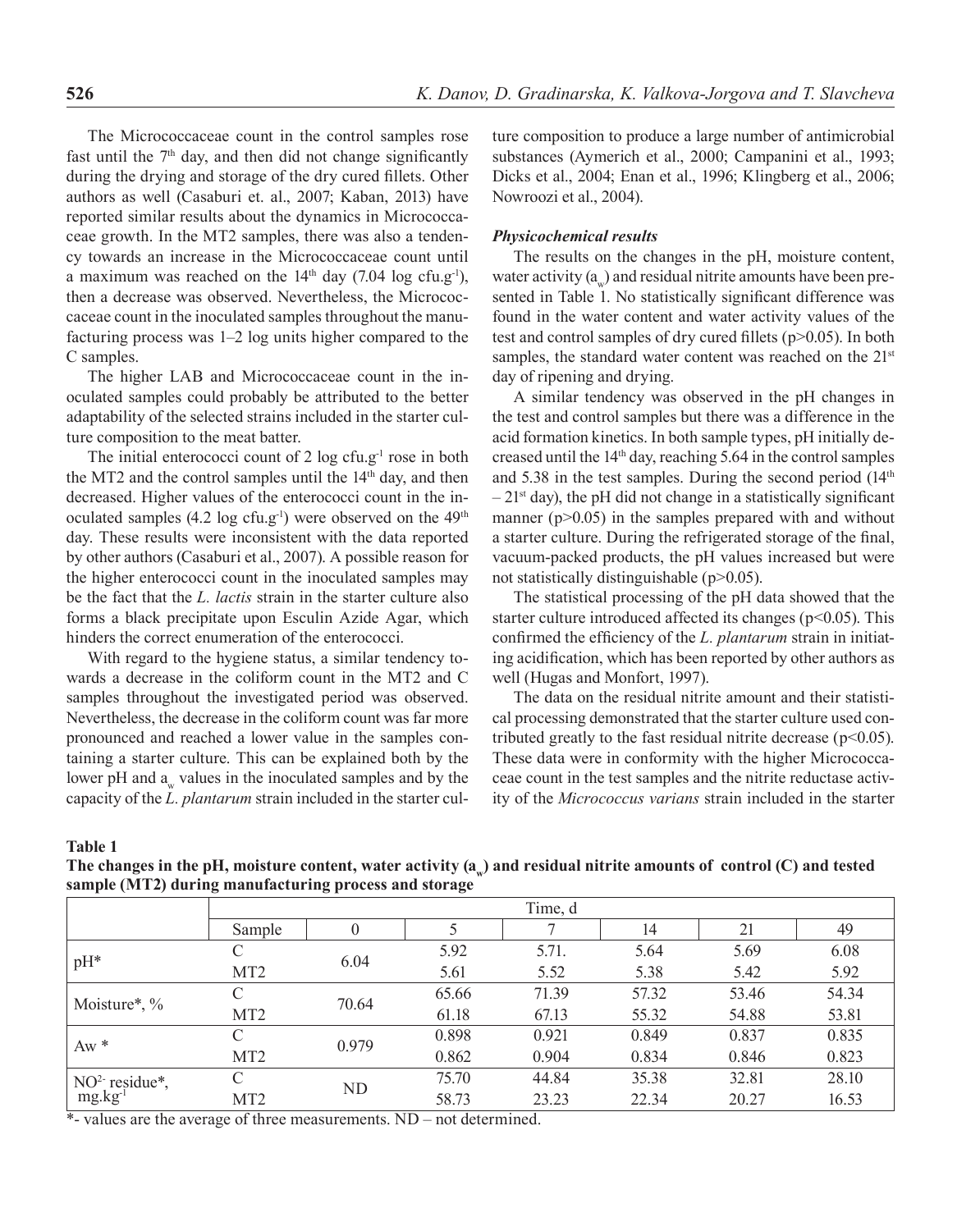culture as reported by other authors (Hammes, 2012; Selgas et al., 1988). A positive effect towards a faster nitrite reduction was also exerted by the pH decrease to close-to-optimum values for reactions of nitrite transformation to nitric oxide and nitrosomyoglobin formation (Honikel, 2008).



**Fig. 2. Changes of the colour characteristics brightness (L\*), red component (a\*) and yellow component (b\*) of control (C) and tested sample (MT2)**

#### *Colour characteristics*

The data on the colour characteristics brightness  $(L^*)$ , red component (a\*) and yellow component (b\*) of colour have been presented in (Figure 2). The change in colour brightness L\* in the test and control samples was similar in nature. There was a statistically significant difference in L\* on the 14<sup>th</sup> day of the experiment, its values decreasing to 40.78 in the inoculated sample and 46.24 in the control sample. These data correlated well with the pH values of the samples and the ensuing changes in the meat protein structure. At the end of the drying period and the beginning of refrigerated storage of the final products, no statistically significant differences were established in the colour brightness of both sample types.

There was a different tendency in the changes of the red colour component (а\*) values (Figure 2). In the final products  $(21^{st}$  day), the a\* mean value of the test samples was 19.21, as opposed to 17.28 for the control samples. The statistical differences between the red colour component values of the test and control samples corresponded to the results obtained on the dynamics of Micrococcaceae growth and nitrite reduction in the test and control samples. During the refrigerated storage of the vacuum-packed dry cured Elena fillets, a decrease in the а\* values was observed, though they remained higher in the sample containing a starter culture.

# **Biochemical and Micro structural Results**

#### *Proteolysis index*

The results on the proteolysis index (Figure 3) varied considerably until the 14<sup>th</sup> day of the manufacture of the samples; therefore, no clear tendency could be outlined. This coincid-



**Fig. 3. Changes of the proteolysis index of control (C) and tested sample (MT2) during manufacturing process and storage of dry cured Elena fillets: МТ2 - test sample; C - control sample, %**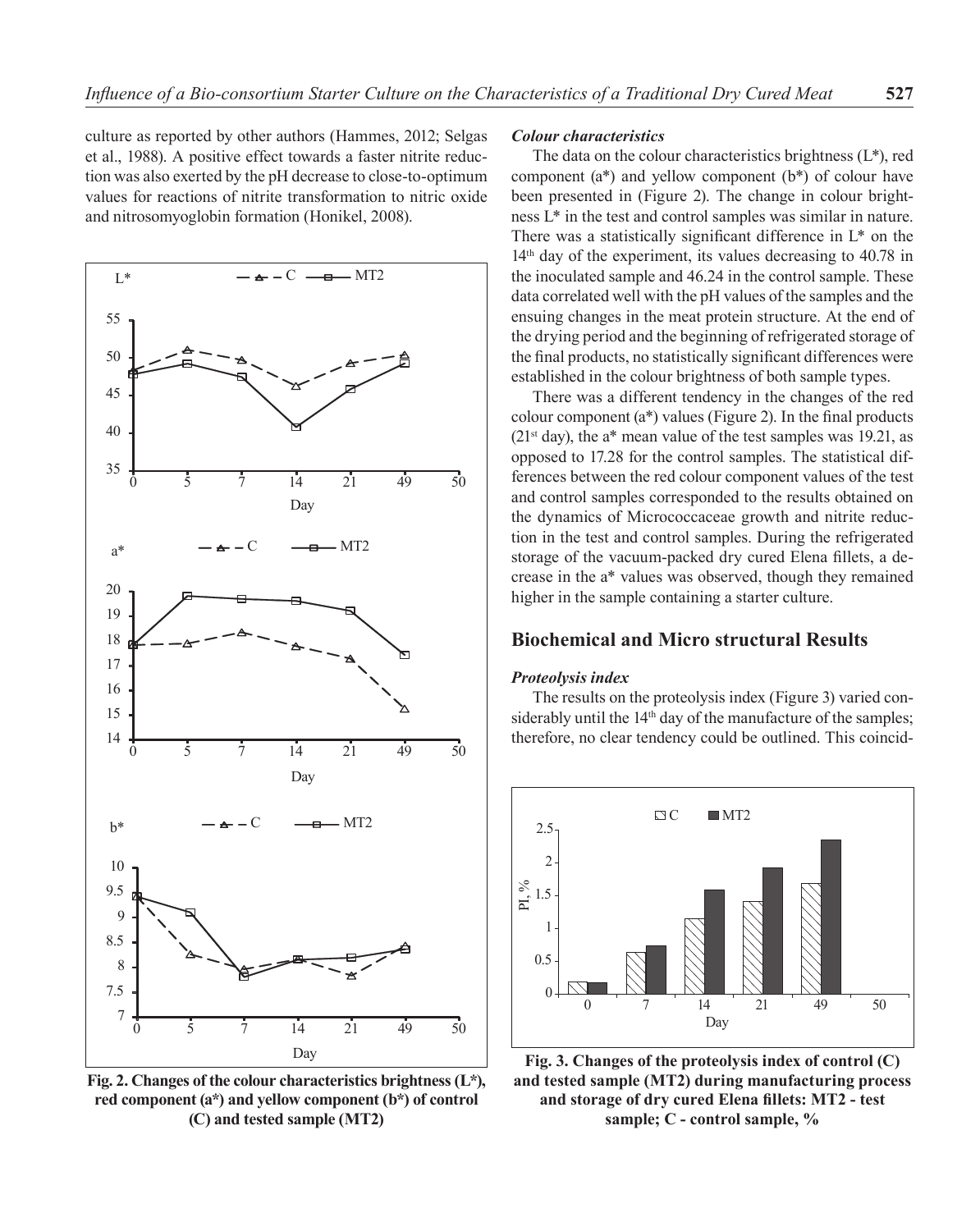ed with the results reported by other authors (Latorre-Moratalla et al., 2010). Even so, after the  $14<sup>th</sup>$  day of the drying and ripening of the test samples, a higher proteolysis index was established ( $p$ < 0.05), which testified to a deeper occurrence of hydrolytic changes, and was confirmed by electron microscopic analyses (Figure 5E). In the non-inoculated samples, PI increased at a much slower rate and remained below the values established in the inoculated samples throughout the manufacturing process.

#### *Electrophoretic analyses*

The SDS-PAGE profiles of the meat proteins of the finished products ( $21<sup>st</sup>$  day) have been shown in (Figure 4). The addition of a bio-consortium starter culture led to significant differences in the protein profiles. Extensive hydrolysis of the high molecular weight fractions, which corresponded to proteins with molecular weight of 100 – 250 kDa, occurred due to the decomposition of myosin (МHC) mainly. The actin fraction (43 kDa) underwent fairly poor hydrolysis during the ripening and drying of the MT2 samples. The intensity of the zone correspondent to the α-actinine (94 kDa) in the



**Fig. 4. SDS –PAGE patterns of protein hydrolysis in dry cured Elena fillets: МТ2 - test sample; C - control sample on 21st day (final product)**

inoculated samples decreased in comparison with the control samples. This showed that the protein also underwent proteolytic changes during the ripening process. The inoculated samples exhibited an increase in the intensity of the zones between 50-70 kDa and between 25-37 kDа compared to the control samples. On the other hand, the myosin fraction in the control samples did not undergo any significant hydrolytic changes. Furthermore, the control samples contained protein fractions with molecular weight of 100-150 kDa, these being completely hydrolysed in the test samples. The results of the electrophoretic analyses confirmed the higher degree of proteolytic changes of meat proteins in the test samples under the combined action of endogenous enzymes and the proteolytic activity of the selected strains included in the starter culture composition.

#### *Microstructural analyses*

The electron microscope image of the muscle tissue (*m. Longissimus dorsi*) used as raw material for the preparation of the investigated samples of dry cured non-comminuted meat products of the traditional Bulgarian Elena fillet type showed a number of specific features (Figure 5). The longitudinal cut displayed the separate muscle fibres, with well outlined arrangement of myofibrils in straight lines and clearly visible sarcomeres of normal size. The Z-lines were well-preserved and delineated individual sarcomeres. In the histology diagrams of the investigated samples illustrated in Figure 5A, they can be seen as thick, dark lines in the middle of the isotropic (I) sectors. The anisotropic (A) sectors and H-zones were also well defined. Their location coincided in individual myofibrils whereby straight dark parallel lines were formed. A multitude of glycogen granules was visible in the sarcoplasmic space.

The results of the histological tests on the starter culture effect on the microstructure of the test and control samples of Elena fillet during the manufacturing process have been illustrated in Figure 5B, C, D, E. The histology diagrams of all investigated samples were characterised by three main features: 1) the muscle fibres were considerably modified compared to the raw material; 2) some of them were decomposed and partially hydrolysed in individual sections; and 3) there were intact muscle fibres situated in different sections of the block, unaffected by the enzyme activity.

It needs mentioning that the same regularity of the changes in the micro structural characteristics was observed in all investigated products but the changes were much more pronounced in the test samples compared to the control samples.

The results obtained from the control samples at the beginning of the technological process did not show any sig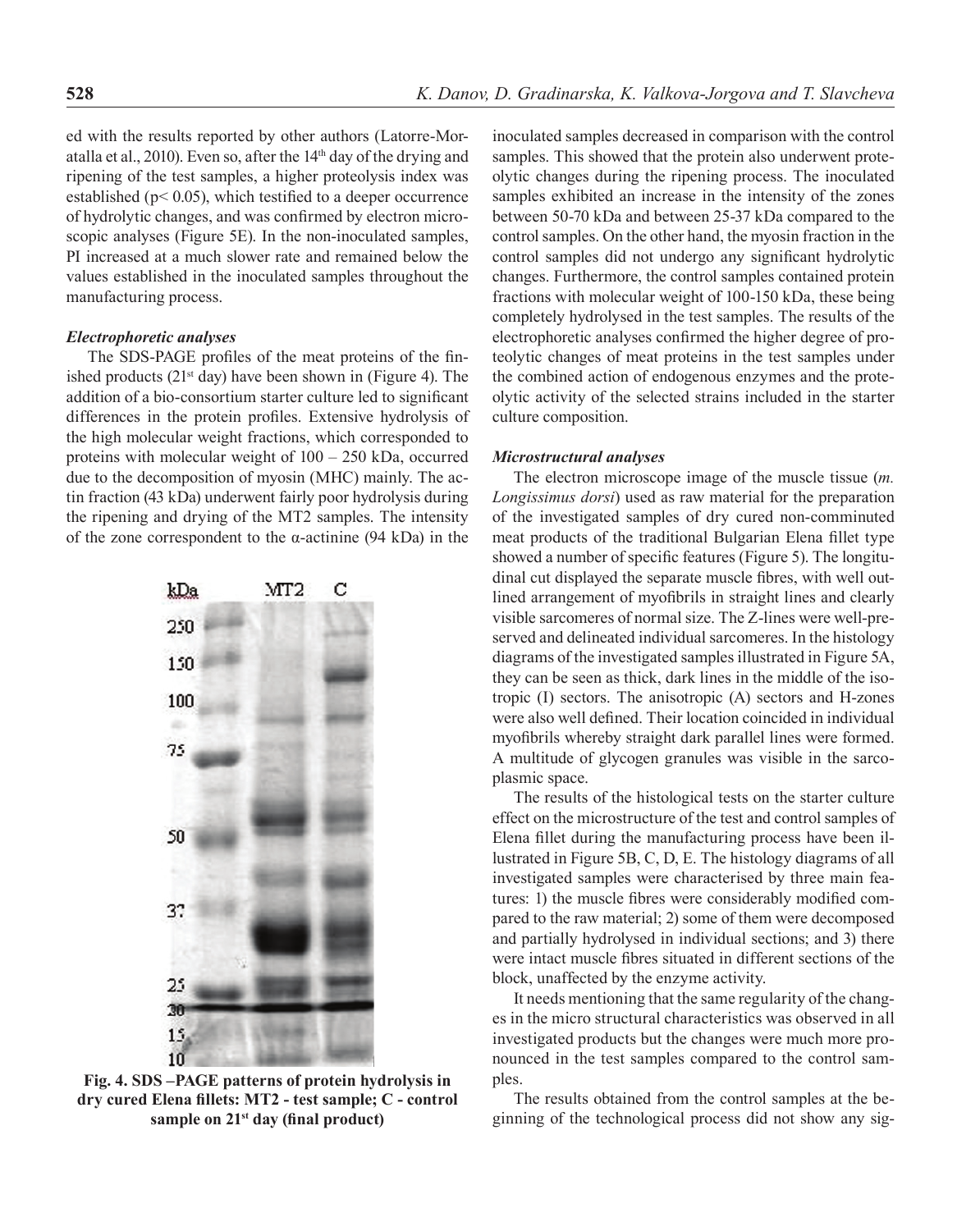nificant qualitative micro structural deviations. During salting, especially in the manufacture of dry meat products from non-comminuted meat according to the classical technology, thickening of the structure occurred at first, because of the product dehydration, the increase in cooking salt concentration and related changes in meat proteins. The muscle fibres of the products contracted simultaneously with the structure thickening. The ultrastructural changes in the meat pieces indicated that during subsequent ripening and drying until the

14th day, as a result of partial protein hydrolysis, the Z-lines in the middle of the I-sectors in some sections were poorly fragmented but still the individual sarcomeres were outlined (Figure 5B). Traces of the H-zones were hardly visible. We need to point out that the histological changes started significantly later in the control samples – after 14 days, when the pH values decreased, the effect of the muscle tissue endogenous enzymes was manifested and the brine diffused deep into the meat pieces.



**Fig. 5. Changes in the microstructure of the samples produced without (C) and with a starter culture (MT2): A – raw meat, 10 000 x magnification; B - sample C on 14 day of ripening and drying, 10 000 x magnification; C - sample MT2 on 14 day of ripening and drying, 18 000 x magnification; D - - sample C on 21 day (final product), 14 000 x magnification; E - sample MT2 on 21 day (final product), 10 000 x magnification**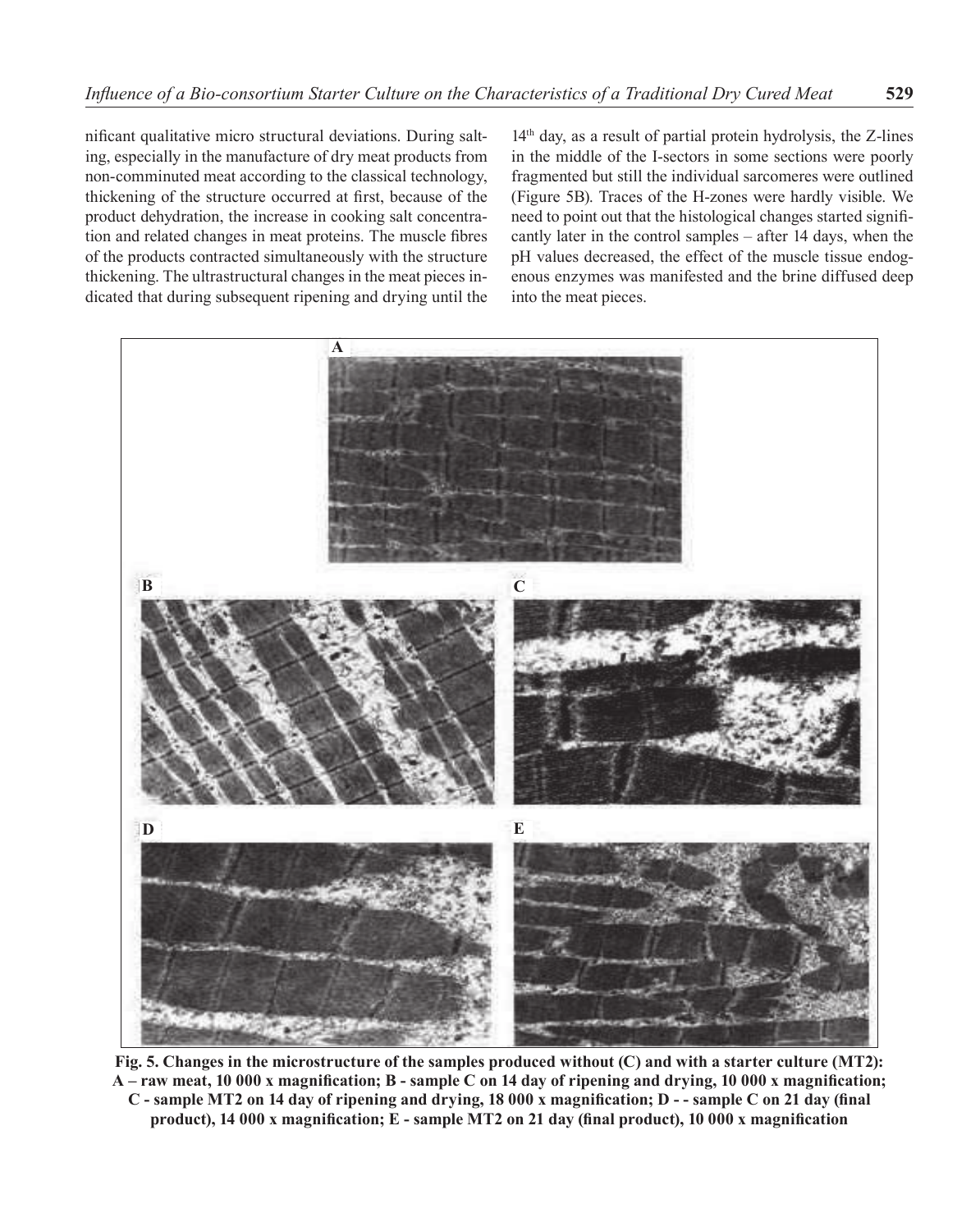During the ripening and drying process, the microstructural changes in the inoculated (MT2) Elena fillet were more pronounced and were due to the complex effect of meat proteases, the growth of LAB, Micrococcaceae and the products of their activity (Figure 5 C, E). In these samples the microstructure started changing as early as the first days of technological processing, which coincided with the growth of the introduced LAB. The proteolytic activity of the endogenous enzymes complemented by that of the microbial culture caused destruction of the endomysial layers of the sarcolemma thereby enabling the penetration of the salting materials and the starter into the interior of the muscle pieces. There they hydrolised the microfibrillar and sarcoplasmic proteins and the affected muscle fibres acquired structural characteristics of different extent and size.

The ultrastructural changes in the test and control samples at the end of the drying and ripening process showed that a longer technological processing resulted in significantly greater changes in the myofibrils of the dry meat products. The meat proteins were hydrolysed largely, which was also confirmed by the results obtained by examination of the electrophoretic profiles of the samples (Figure 4). Deformation and rupture of the protofibrils were visible at several places in the control samples, which indicated the initial stage of proteolytic effect of tissue enzymes upon myofibrils (Figure 5B, D). It was interesting to note that the muscle fibres were unevenly affected by the enzyme activity and some fibres remained intact. Under the effect of the salting materials and enzyme systems, the muscle fibre myofibrils were hydrolysed to varying degrees. The H-zones and M-lines could be seen relatively well at a number of places. The histological changes occurring in the test samples may be viewed as the result of changes in two aspects: accelerated acidification under the effect of the bioconsortium starter culture which led to lower pH values activating the endogenous enzymes, and the proteolytic activity during the ripening of the strains used, i.e. *L. plantarum*, *L. lactis* and *M. varians*. Similar results were found by other authors (Casaburi et al., 2007; Fadda et al., 2010).

#### *Sensory characteristics*

The analysis of the sensory evaluation results (Figure 6) showed that no significant difference was observed between the test and control samples with regard to appearance. A statistically significant difference ( $p < 0.05$ ) between the test and control samples was found with regard to colour, ripened flavour, taste and texture. The cut surface colour of the test samples was given a statistically discernible higher score compared to that of the control samples and confirmed the results of the objective measurements of the colour characteristics. The higher scores in the sensory evaluations of texture, taste and ripened flavour were consistent with the results on the changes in the protein fraction established by biochemical and microstructural analyses. The overall sensory evaluation of the samples provide the basis for a conclusion that the bio-consortium starter culture used improved significantly the quality characteristics of the final Elena fillet Bulgarian dry cured non-comminuted meat products compared to those manufactured according to the traditional technology.



**Fig. 6. Sensory evaluation of final dry cured Elena fillets produced without (C) and with a starter culture (MT2)**

# **Conclusion**

The *L. plantarum*, *L. lactis*, *M. varians* strains included in the composition of the bio-consortium starter culture showed good adaptability during the manufacture of Elena fillet Bulgarian dry cured meat products and effectively contributed to the faster and more significant lowering of pH values. The starter culture affected the biochemical changes by enhancing the colour formation processes and intensifying proteolysis in meat proteins during drying and ripening. The accelerated acidification activated the endogenous proteases of the muscle tissue and, together with the proteolytic activity of the bio-consortium starter culture, changed considerably the microstructural characteristics of dry cured meat products. This resulted in destructive changes in the actin and myosin protofibrils. These changes affected the formation of a better complex sensory evaluation of the inoculated Elena fillet samples compared to naturally fermented products.

## **References**

**Ammor, M. S. and B. Mayo**, 2007. Selection criteria for lactic acid bacteria to be used as functional starter cultures in dry sausage production: An update. *Meat Sci.*, **76** (1): 138–146.